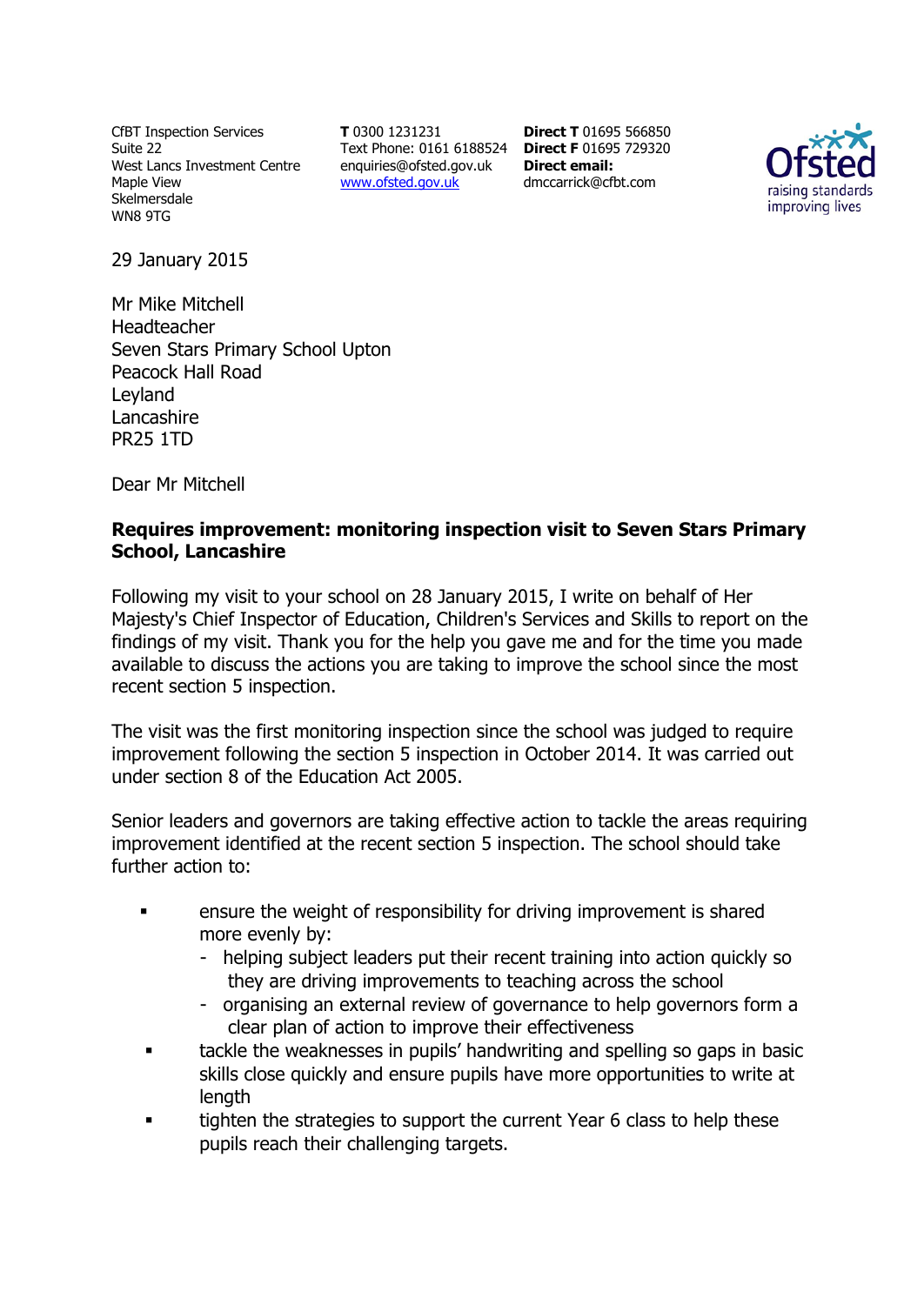

## **Evidence**

During my visit, meetings were held with you, five senior and middle leaders, two members of the governing body and two representatives from the local authority. I also chatted to a small group of older pupils to gather their views about the changes in the school. The school improvement plan was evaluated. I considered your most recent school information on pupils' achievement, including the 2014 unvalidated results for Year 2 and Year 6. I also looked at records of your checks on teaching and a sample of minutes from governing body meetings. We visited each classroom to talk to pupils, observe them at work and to look at their books.

# **Context**

Since the October inspection, the deputy headteacher and the Reception teacher have left the school. The Year 6 teacher is on extended leave. A new Reception teacher and two temporary teachers took up post in January 2015.

## **Main findings**

You have not wasted any time in getting to grips with the findings from the recent inspection. You set about tackling the key shortcomings as soon as the inspectors left your school in October. Despite almost half of the teaching staff joining the school in January, you are not using this as an excuse. Disruption in staffing is not getting in the way of improving teaching and lifting pupils' achievement. As a result, you are laying the foundations on which to build future success. Your well written action plan shows you know what to do to bring about improvement. Your planned actions to improve teaching and leadership are spot-on and you are using the wide range of external support wisely to help you move forward.

You know the inspection judgement is accurate; not everyone is as convinced. Nonetheless, staff and governors are pulling together towards a common goal. They are confident you can lead the way and everyone is on board for the journey ahead. You know there is a need for change. You are under no illusions that continuing with strategies that have not brought about success in the past will not serve the school well in the future. Nevertheless, you are carrying a heavy burden; responsibility for improving the school is not spread evenly among all leaders. This has not held you up in the short term. However, in the long term, this poses a potential barrier to the school's speedy recovery.

Your work to date is beginning to reap rewards. Recent changes to the Early Years Foundation Stage mean children are more interested in their learning inside and outside of the classroom. Teachers' subject knowledge in mathematics has been refreshed along with whole-school policies for teaching number. Consequently, pupils are more confident in tackling calculations and achievement in mathematics is beginning to rise in most classes. Almost all teachers are striving to follow the updated marking policy. However, there is still a way to go to make sure all teachers provide pupils with meaningful next steps to help them improve their learning.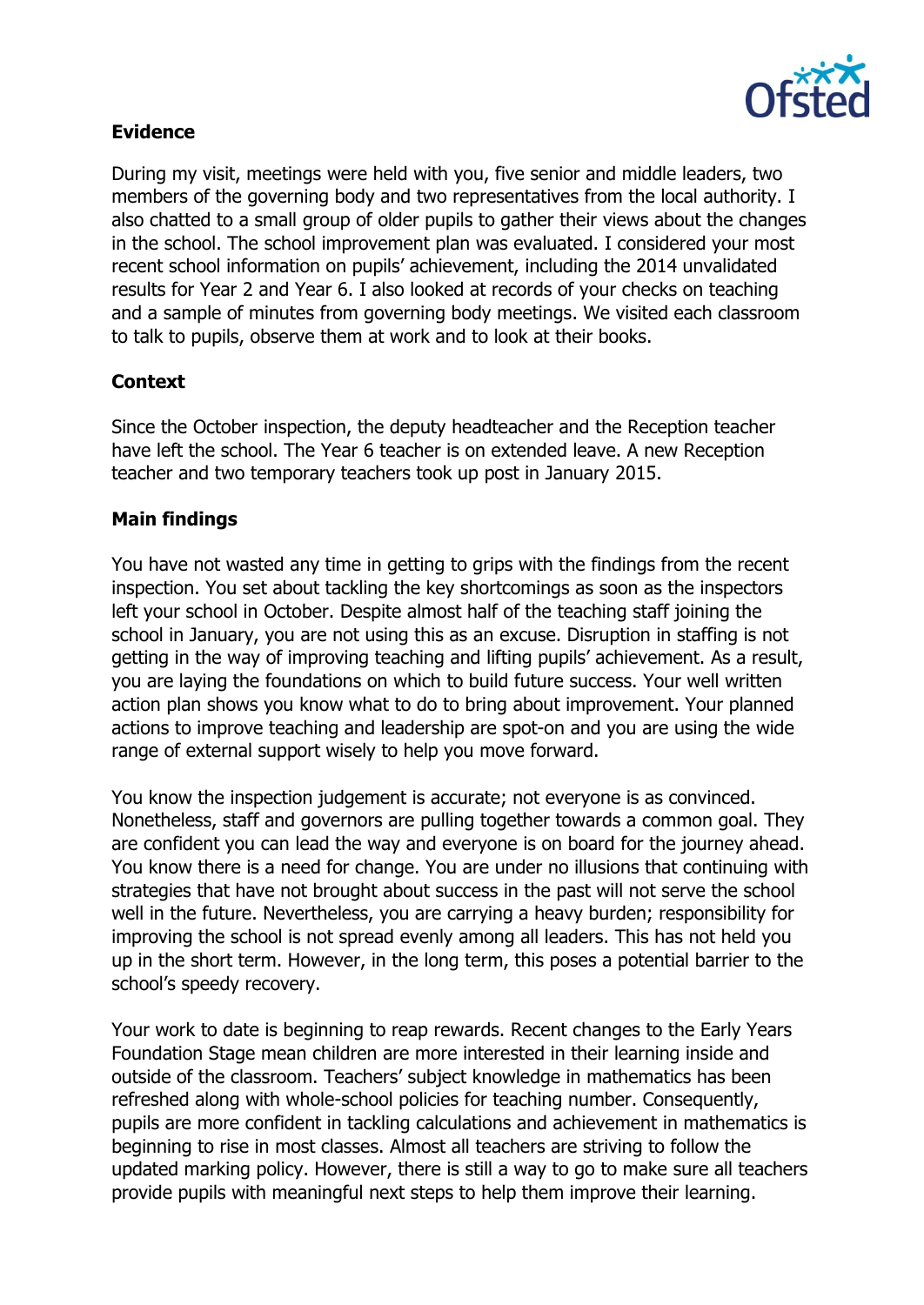

You are setting your stall out clearly for teachers. The renewed teaching policy lays out your expectations of teaching staff and what should happen in classrooms each and every day. Some teachers have got the message quickly. In these classes, pupils work purposefully, produce quality work and make strong gains in their learning. Not all teachers are getting to grips with the new way of working as swiftly. Some pupils are not expected to work hard enough for their age or ability. You are helping teachers to raise their game through suitable training and opportunities for staff to work together to share their expertise. New teachers are being brought into the fold quickly, but there is more to do to ensure everyone is following the Seven Stars approach to teaching and learning.

You current data on pupils' achievement show the tide is turning and more pupils are making expected progress. Nonetheless, there is a long haul ahead to wipe out the bumpy ride pupils typically experience as they move throughout school. In some classes pupils forge ahead quickly, making strong gains in their learning; in other classes they tread water. Year 6 pupils are getting close attention, but their books show they have quite a journey to make if they are to reach their challenging end of year targets. Across the rest of the school, some pupils are living with gaps in their spelling and handwriting skills which are holding them back. Pupils' success in writing is hampered by too few opportunities to write at length.

Subject leaders are receiving extensive support and training to build their confidence and gain the skills for the job. They are beginning to get to grips with performance data and they have an accurate view of the strengths and weaknesses in their subject areas. However, they are only just off the starting blocks in their efforts to improve teaching. The English and mathematics subject leaders are checking pupils' books more closely, but this strategy is not getting to the heart of the matter. This is because subject leaders focus too much on whether teachers are following policies rather than examining the quality of pupils' learning over time. The feedback teachers receive is not sharp enough to help them improve their teaching skills. Subject leaders do not go back and make sure their advice and guidance is being followed by all teachers.

The governing body are showing their determination to improve through the time and energy they are investing in training to extend their skills. As a result, they have a better grasp of school data which is helping them to ask more searching questions than in the past. Nonetheless, they have been slow to get going in other areas. The special committee they have set up to keep an eye on the school's progress is yet to meet. They have not taken enough responsibility for planning the actions they will take to improve governance. Governors are in the very early stages of setting up the procedures for visiting school more frequently to gather their own first-hand evidence of progress. Recent changes to the governing body means the time is right for governance to be externally reviewed.

Ofsted may carry out further visits and, where necessary, provide further support and challenge to the school until its next section 5 inspection.